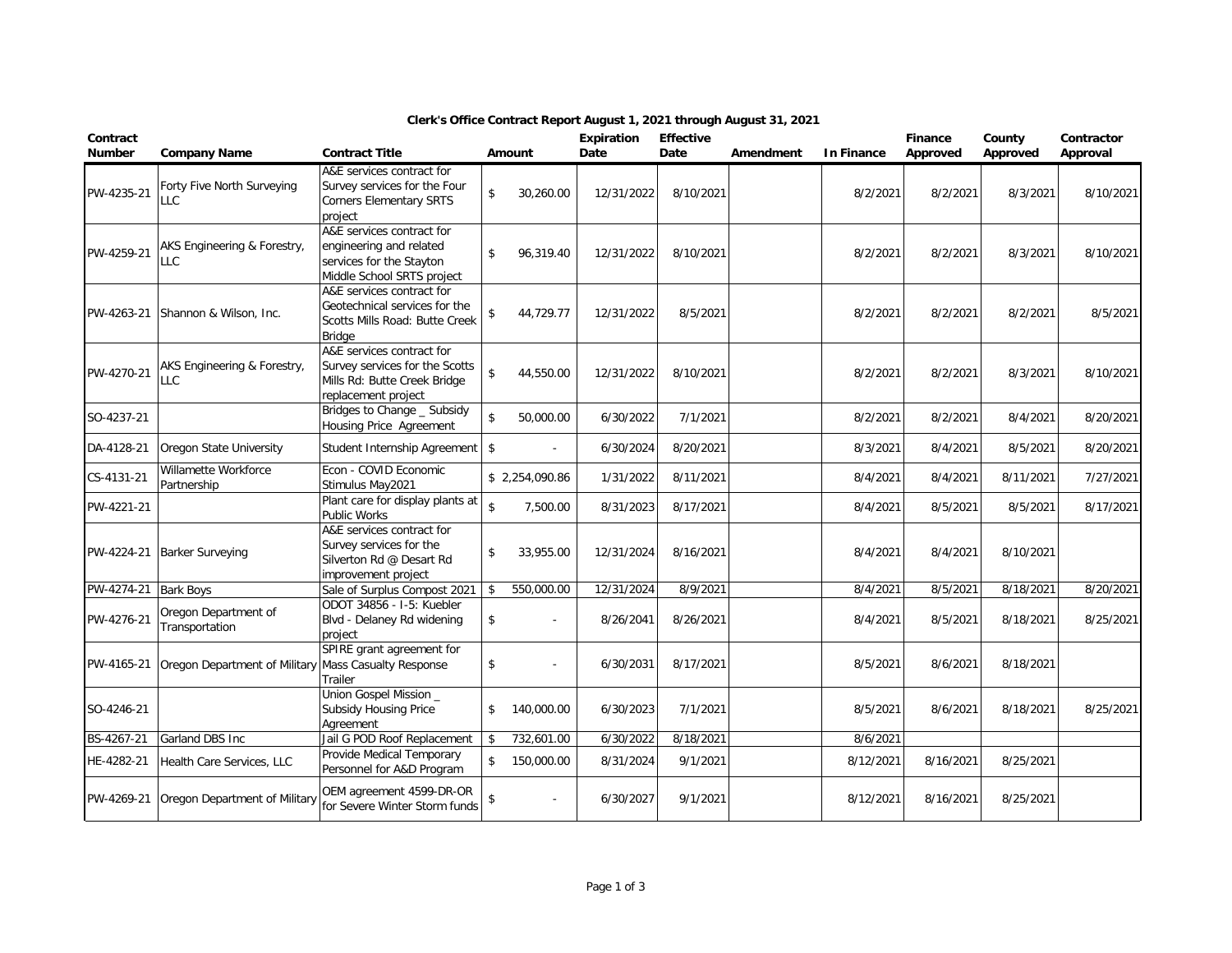| PW-4281-21 | Lexicom, LLC                                               | Courthouse communications<br>tower repairs                                                                                           | \$            | 10,000.00       | 10/31/2021 | 8/18/2021 | 8/12/2021 | 8/16/2021 | 8/16/2021 | 8/18/2021 |
|------------|------------------------------------------------------------|--------------------------------------------------------------------------------------------------------------------------------------|---------------|-----------------|------------|-----------|-----------|-----------|-----------|-----------|
| PW-4286-21 | David Evans & Associates Inc.                              | A&E services contract for the<br>North Santiam River (Sorbin<br>Ave) Bridge Rehab                                                    | \$            | 47,093.56       | 12/31/2022 | 8/20/2021 | 8/12/2021 | 8/12/2021 | 8/17/2021 | 8/20/2021 |
| PW-4284-21 | David Evans & Associates Inc.                              | A&E services contract for<br>structural checking<br>engineering services for the<br><b>Butte Creek Bridge</b><br>replacement project | \$            | 44,169.18       | 12/31/2023 | 8/20/2020 | 8/13/2021 | 8/13/2021 | 8/17/2021 | 8/20/2021 |
| HE-4240-21 | Oregon Department of Human DHS DD BIENNIUM IGA<br>Services | #169204                                                                                                                              |               | \$27,271,357.00 | 6/30/2023  | 7/1/2021  | 8/16/2021 | 8/16/2021 | 8/25/2021 |           |
| HE-4289-21 |                                                            | COVID-19 Vaccination<br>Outreach                                                                                                     | $\mathsf{\$}$ | 325,750.00      | 12/31/2021 | 9/1/2021  | 8/16/2021 | 8/16/2021 | 8/25/2021 |           |
| HE-4290-21 | Mano a Mano Family Center                                  | COVID-19 Vaccination<br>Outreach                                                                                                     | \$            | 200,000.00      | 12/31/2021 | 9/1/2021  | 8/16/2021 | 8/16/2021 | 8/25/2021 |           |
| BO-4300-21 | City of Woodburn                                           | <b>ERA Information Sharing</b><br><b>Access Agreement</b>                                                                            | \$            |                 | 12/31/2026 | 8/16/2021 | 8/17/2021 | 8/17/2021 | 8/18/2021 | 8/17/2021 |
|            | PW-3433-20 Santana Village Park Assoc.                     | <b>ESSD Reimbursement to</b><br>Santana Village Park for park-<br>related expenses                                                   | \$            | 40,000.00       | 6/30/2026  | 7/1/2021  | 8/17/2021 | 8/17/2021 | 8/17/2021 | 8/24/2021 |
| PW-4238-21 |                                                            | Furnishing and installation of<br>a chassis-mounted roadside<br>spray system                                                         | $\frac{1}{2}$ | 100,000.00      | 12/31/2022 | 9/2/2021  | 8/17/2021 | 8/17/2021 | 8/18/2021 | 9/2/2021  |
| PW-4295-21 |                                                            | Shot blasting of concrete<br>bridge decks                                                                                            | \$            | 7,040.00        | 10/1/2021  | 8/17/2021 | 8/17/2021 | 8/17/2021 | 8/17/2021 | 8/13/2021 |
| PW-4297-21 | Oregon Health Authority                                    | AmeriCorps VISTA Host Site<br>Agreement                                                                                              | \$            | 17,250.00       | 8/15/2022  | 8/16/2021 | 8/17/2021 | 8/17/2021 | 8/18/2021 | 8/27/2021 |
| IT-4265-21 |                                                            | Legal Files - Software and<br>Support                                                                                                | \$            | 32,158.00       | 8/1/2022   | 8/1/2021  | 8/18/2021 | 8/18/2021 | 8/19/2021 | 8/23/2021 |
| SO-4272-21 | Salem Bike Club                                            | Salem Bike Club _ Monster<br>Cookie Ride                                                                                             | \$            | 1,820.68        | 8/29/2021  | 8/29/2021 | 8/18/2021 | 8/19/2021 | 8/19/2021 | 8/19/2021 |
| CS-3821-21 | Oregon State University                                    | Fair - 4-H 2021-2025                                                                                                                 | \$            | 55,000.00       | 12/31/2025 | 7/1/2021  | 8/19/2021 | 8/19/2021 |           | 9/7/2021  |
| JV-4285-21 | Hone Group Inc                                             | <b>DEI Training</b>                                                                                                                  | \$            | 11,000.00       | 8/25/2022  | 8/24/2021 | 8/19/2021 | 8/20/2021 | 8/20/2021 |           |
| HE-4223-21 |                                                            | Suicide Prevention Training                                                                                                          | \$            | 30,000.00       | 7/16/2022  | 7/7/2021  | 8/23/2021 | 9/23/2021 | 9/24/2021 |           |
| BO-4287-21 | Marion County Housing<br>Authority                         | <b>ERA Information Sharing</b><br><b>Access Agreement</b>                                                                            | \$            |                 | 12/31/2026 | 8/16/2021 | 8/24/2021 | 8/25/2021 | 8/25/2021 | 8/20/2021 |
| BO-4310-21 | Recovery Outreach<br><b>Community Center</b>               | <b>ERA Community Outreach</b>                                                                                                        | \$            | 10,000.00       | 9/30/2022  | 8/27/2021 | 8/24/2021 | 8/24/2021 | 8/25/2021 |           |
| JV-4215-21 | Oregon Youth Authority                                     | MOU Co-Management<br>Agreement                                                                                                       | \$            |                 | 6/30/2023  | 7/1/2021  | 8/24/2021 | 8/24/2021 | 8/24/2021 |           |
| PW-4302-21 | <b>DKS Associates</b>                                      | On-call Traffic Engineering<br>Services                                                                                              | \$            | 100,000.00      | 12/31/2023 | 8/31/2021 | 8/24/2021 | 8/24/2021 | 8/24/2021 | 8/31/2021 |
| BS-4254-21 | Overhead Door Co. of Salem                                 | Overhead Doors Services                                                                                                              | \$            | 10,000.00       | 8/30/2023  | 9/1/2020  | 8/25/2021 | 8/27/2021 | 8/30/2021 | 9/2/2021  |
| BO-4320-21 |                                                            | 2021 Canyon Rising Event                                                                                                             | \$            | 15,580.00       | 9/30/2021  | 8/31/2021 | 8/27/2021 | 8/27/2021 | 8/30/2021 |           |
| HE-4291-21 | PCUN                                                       | COVID-19 Vaccination<br>Outreach                                                                                                     | \$            | 195,415.00      | 12/31/2021 | 9/1/2021  | 8/27/2021 | 7/27/2021 | 9/8/2021  |           |